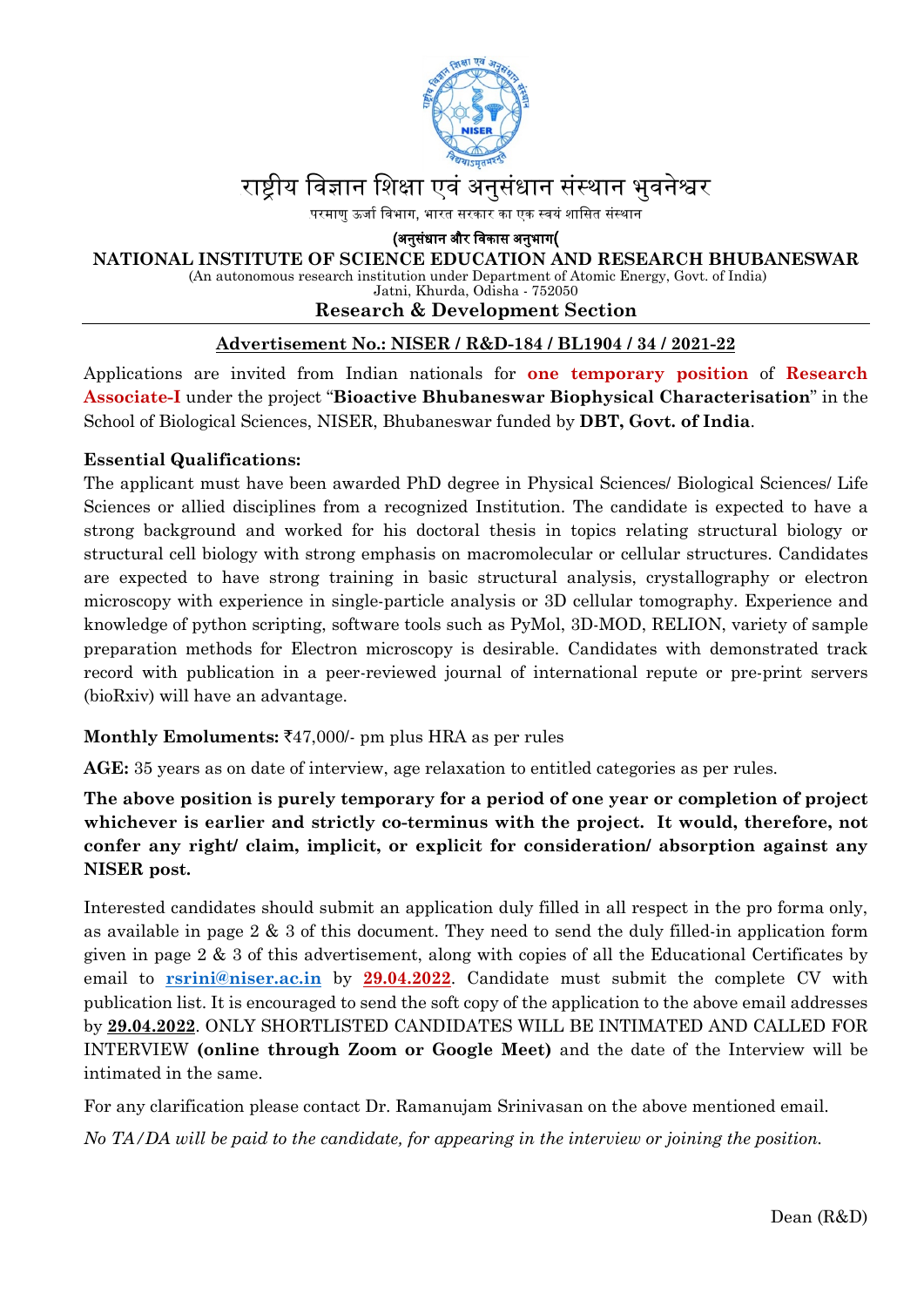

# राष्ट्रीय विज्ञान शिक्षा एवं अनुसंधान संस्थान भुवनेश्वर

.<br>परमाणु ऊर्जा विभाग, भारत सरकार का एक स्वयं शासित संस्थान

(अनुसंधान और िवकास अनुभाग)

#### **NATIONAL INSTITUTE OF SCIENCE EDUCATION AND RESEARCH BHUBANESWAR**

(An autonomous research institution under Department of Atomic Energy, Govt. of India)

Jatni, Khurda, Odisha - 752050

### **Research & Development Section**

\_\_\_\_\_\_\_\_\_\_\_\_\_\_\_\_\_\_\_\_\_\_\_\_\_\_\_\_\_\_\_\_\_\_\_\_\_\_\_\_\_\_\_\_\_\_\_\_\_\_\_\_\_\_\_\_\_\_\_\_\_\_\_\_\_\_\_\_\_\_\_\_\_\_\_\_\_\_\_\_\_\_\_\_\_\_\_\_\_

| विज्ञापन संख्या : NISER / R&D-184 / BL1904 / 34 / 2021-22 |
|-----------------------------------------------------------|
| भर्ती के लिए आवेदन पत्र                                   |

Application for recruitment to the post of **Research Associate – I**

*Paste your recent colour passport photograph*

1. पूरा नाम (स्पष्ट अक्षरों में) | Full Name (In Block Letters):

| 3. जन्मतिथि   Date of Birth                                                                                                             | <u> 1989 - Johann John Stone, mensk politik (d. 1989)</u>                        |  |  |  |  |
|-----------------------------------------------------------------------------------------------------------------------------------------|----------------------------------------------------------------------------------|--|--|--|--|
| 4. उम्र   Age as on (दिनांक 29.04.2022)                                                                                                 | <u> 1989 - Johann Barn, mars eta biztanleria (h. 1982).</u>                      |  |  |  |  |
| 5. पत्राचार के लिए डाक का पता                                                                                                           |                                                                                  |  |  |  |  |
| Postal Address for Correspondence                                                                                                       |                                                                                  |  |  |  |  |
|                                                                                                                                         |                                                                                  |  |  |  |  |
|                                                                                                                                         |                                                                                  |  |  |  |  |
|                                                                                                                                         |                                                                                  |  |  |  |  |
| 6. स्थाई पता   Permanent Address                                                                                                        |                                                                                  |  |  |  |  |
|                                                                                                                                         |                                                                                  |  |  |  |  |
|                                                                                                                                         |                                                                                  |  |  |  |  |
|                                                                                                                                         |                                                                                  |  |  |  |  |
| 7. (a) कॉन्टैक्ट नं   Contact No.                                                                                                       |                                                                                  |  |  |  |  |
| (b) ई-मेल   E-mail                                                                                                                      | <u> 1989 - Johann John Stein, mars an deus Amerikaansk kommunister (d. 1989)</u> |  |  |  |  |
|                                                                                                                                         |                                                                                  |  |  |  |  |
| 8. क्या अ.जा./ अ.ज.जा./अ.पि.व./ शा.वि. में आते हैं ?                                                                                    |                                                                                  |  |  |  |  |
| Whether belongs to SC/ST/OBC/PWD                                                                                                        |                                                                                  |  |  |  |  |
| (जाति प्रमाण-पत्र का नकल संलग्न किया जावे   Copy of Caste Certificate to be enclosed)                                                   |                                                                                  |  |  |  |  |
| $9.$ क्या $\mathrm{CSIR\text{-}UGC\text{}\,NET}$ / $\mathrm{GATE}$ में क्वालिफ़ाएड हैं ? $\pm$ ______________________________           |                                                                                  |  |  |  |  |
| Whether CSIR-UGC NET / GATE qualified?<br>(प्रमाण-पत्र का नकल संलग्न किया जावे   Copy of the Certificate to be enclosed)<br>Page 2 of 3 |                                                                                  |  |  |  |  |